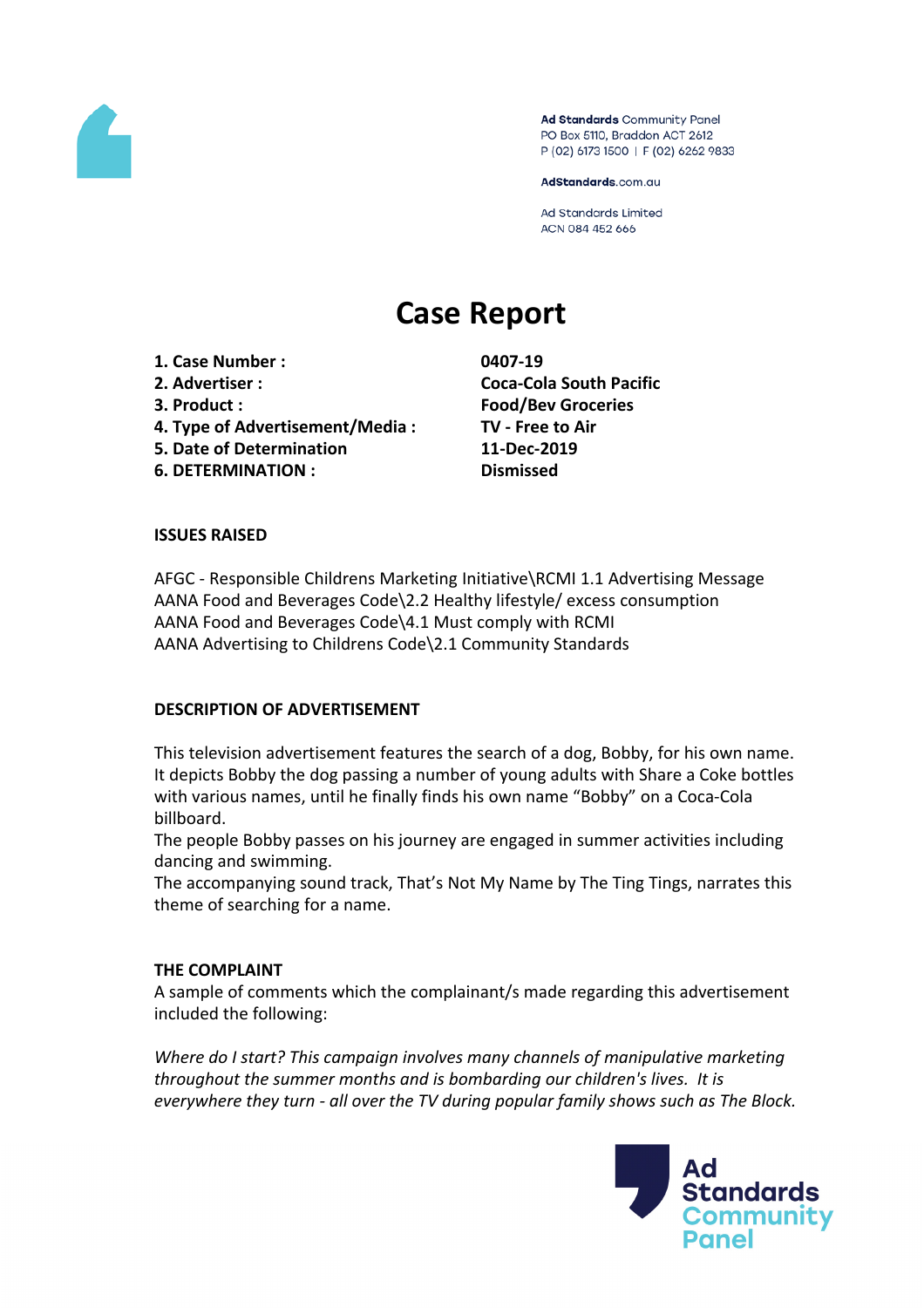

*The simple red colour, the popular simplistic music used in the TVC, the personlised factor of the campaigns will have enormous appeal to children. Children love to have personalised things that makes them feel special and unique. These manipulative marketing techniques work on children and is very concerning as they don't understand the intent and just think its a bit of fun and don't realise they are being used as marketing pawns and personalisation is building long term brand loyalty. The TVC includes children and at the end says 'This summer there is a coke for everyone'. So coca cola is admitting that coke is for children... Nope not good. Coke is not a healthy beverage and children should not marketed to.*

## **THE ADVERTISER'S RESPONSE**

Comments which the advertiser made in response to the complainant/s regarding this advertisement include the following:

*Details of the programs in which the advertisement appears Please find attached the spot lists for the placement of the commercial from 6 October 2019 to December 2019, as raised in the complaint.*

*Whether the audience of the programs is predominantly children CCSP's media buyer, Mediabrands Australia Pty Ltd trading as Universal McCann, buys advertising in accordance with The Coca-Cola Company's Responsible Marketing Policy, a copy of which is attached. In accordance with the Responsible Marketing Policy, Universal McCann did not place the commercial in any television programs where the audience is predominantly children. As set out in the Responsible Marketing Policy, the Company defines media that directly targets children as media in which 35% or more of the audience is composed of children under 12. Accordingly, the audience exposed to this Advertisement is not predominantly*

*children.*

*Substantiation of any health, nutrition or ingredient claims or statements in the Advertisement.*

*The commercial does not contain any health, nutrition or ingredients claims or statements.*

*Comprehensive comments in relation to the complaints The complaints raise the issues of:*

*Representing healthier dietary choices under section 1.1 of the Responsible Children's Marketing Initiative ("RCMI") and compliance with Schedule 1 of the RCMI under section 4.1 of the Food and Beverages Code;*

*Community standards under section 2.1 of the Advertising to Children Code; and Excess consumption under section 2.2 of the Food and Beverages Code.*

*The complainant has specifically expressed concern that by marketing personalised Coca-Cola products as available to everyone, this encourages children to drink soft drinks.*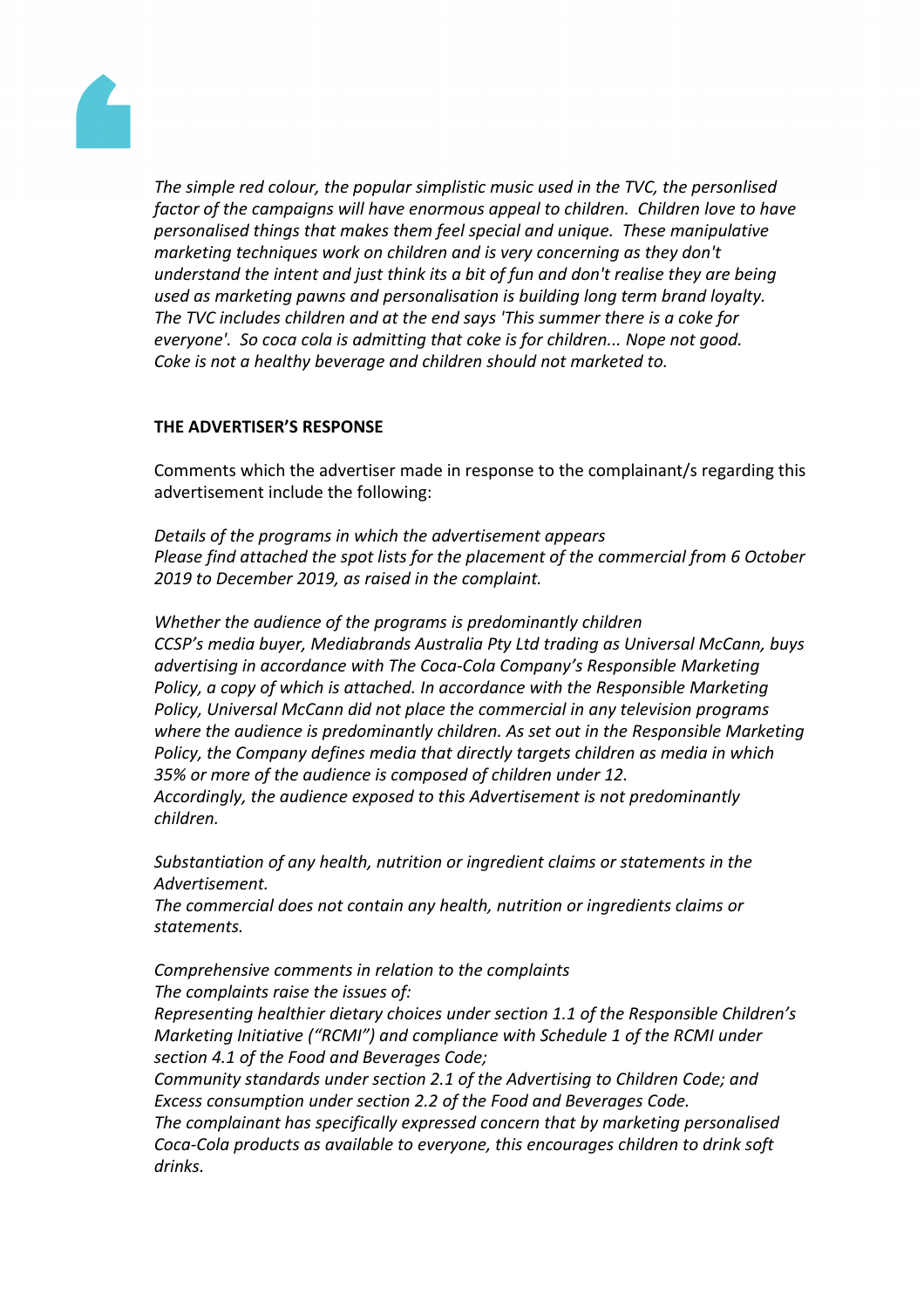

*CCSP acknowledges that in addition to the above, the ASB will review the advertising against the entirety of Section 2 of both the Food & Beverages Code and the Code of Ethics. You have also asked us to provide comments in relation to the Code for Advertising and Marketing Communications to Children and the Australian Food and Grocery Council's Responsible Children's Marketing Initiative. We address each concern in detail below.*

## *Food & Beverages Code*

#### *Section 2.2 provides:*

*Advertising or Marketing Communications for Food or Beverage Products shall not undermine the importance of healthy or active lifestyles nor the promotion of healthy balanced diets, or encourage what would reasonably be considered as excess consumption through the representation of product/s or portion sizes disproportionate to the setting/s portrayed or by means otherwise regarded as contrary to Prevailing Community Standards.*

*The commercial depicts three occasions where Coca-Cola beverages are consumed. The first is a party with a number of adults, where multiple Coca-Cola bottles are depicted such that they are clearly intended for sharing. The second is at a restaurant, where one adult drinks from a single bottle at the counter; and two teenagers share from a single bottle at a table. The third is at an outside party with a number of adults, where again multiple Coca-Cola bottles are depicted such that they are clearly intended for sharing. The final scene depicts Bobby the dog finding his name on a Share a Coke billboard. All bottles and cans depicted are small, single-serve sizes. We submit that the commercial does not undermine the importance of a healthy active lifestyle nor the promotion of healthy balanced diets. The commercial's narrative stretches over several different groups of people in different settings, the vast majority of whom are adults – including a party at home, at a restaurant, and in an active setting featuring dancing and swimming. The people depicted consuming Coca-Cola beverages are clearly active, healthy people, and the commercial depicts balanced consumption of Coca-Cola as part of that active lifestyle. Further, the commercial does not disparage healthy foods or physical exercise, either explicitly or implicitly.*

*We further submit that the commercial does not encourage excess consumption of Coca-Cola or Coca-Cola No Sugar through its representation or portion sizes disproportionate to the settings. In each occasion depicted in the commercial, no more than one small bottle of Coca-Cola is held or being consumed by any individual. Where multiple bottles of Coca-Cola are depicted, they are depicted only in scenes of large social gatherings and it is clear that they are being shared amongst the many people present.*

*Nutritional information is featured on all of our beverage products and on our website https://www.cocacolacompany.com/au/ to ensure consumers have all the information necessary regarding kilojoule content in order to be able to make appropriate choices for their individual needs based on their particular lifestyle. The Share a Coke commercial underscores that choice. We take our corporate responsibility to address*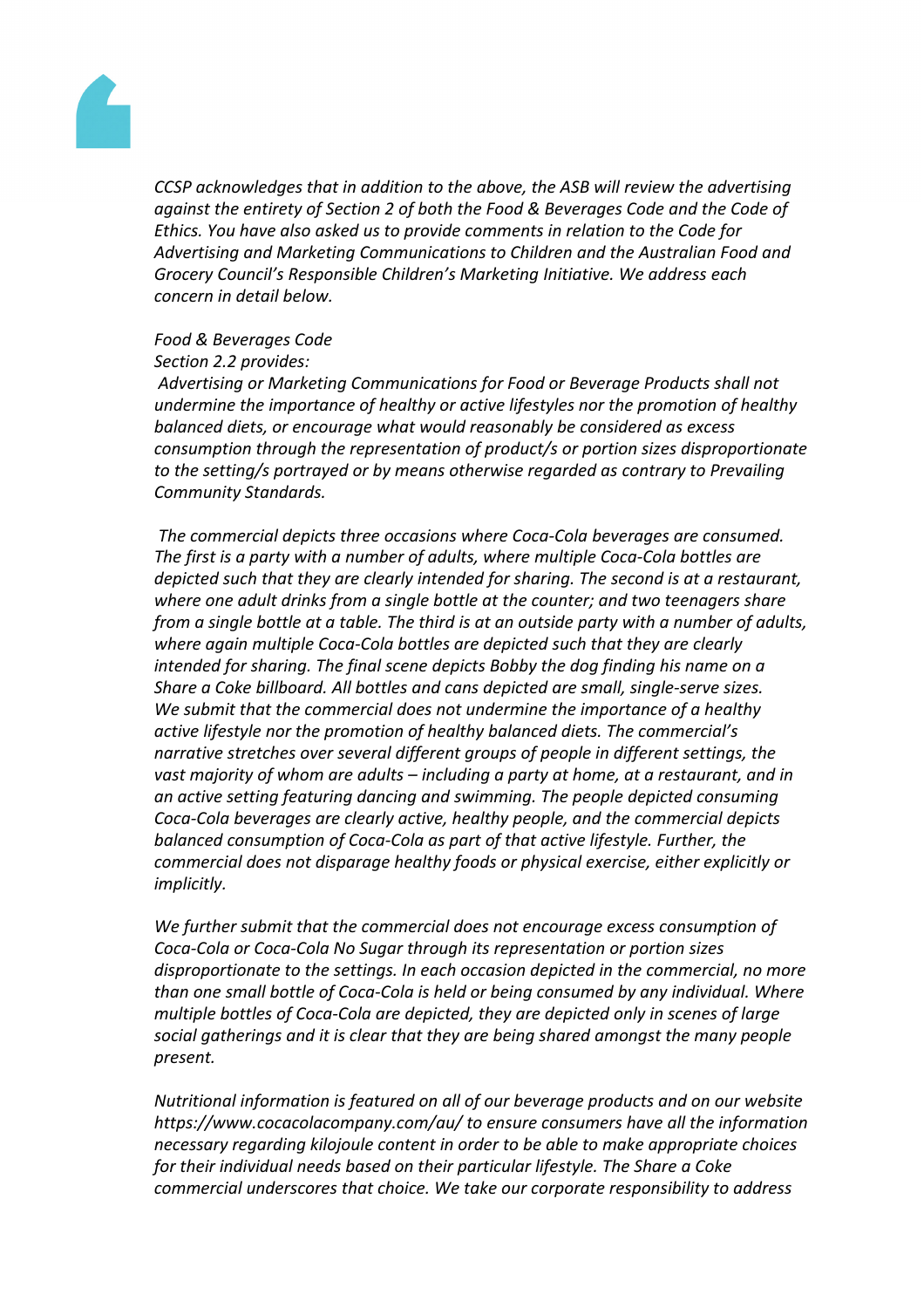

*community concerns around obesity very seriously. We have worked hard to ensure consumers are provided with low kilojoule beverage options, such as Coca-Cola No Sugar, reduced serving sizes and provided clear nutrition information to ensure consumers can make informed choices about our products and the role they can play in an active, healthy lifestyle.*

*In relation to the remainder of section 2 of the Food & Beverages Code, section 2 contains a number of provisions in relation to truthful, honest advertising (2.1), making health claims (2.3), clear nutritional comparisons (2.4), statistically valid preference tests (2.5), accurate representations in relation to material characteristics (2.6), distinguishing between advertising and editorial content (2.7), meal substitutes (2.8) and compliance with other codes (2.9). We have considered each of these provisions of the Food & Beverages Code and it is CCSP's view that the commercial complies with all elements of section 2 of the Food & Beverages Code.*

## *Responsible Children's Marketing Initiative and Code for Advertising and Marketing Communications to Children*

*You have advised that if the commercial is likely to be considered as being directed to children or predominantly directed to children, the ASB will consider the commercial in relation to the abovementioned codes. We consider each in turn:*

#### *Responsible Children's Marketing Initiative (RCMI)*

*The Coca-Cola Company has always taken seriously its commitment to market responsibly, across the globe, across all advertising media, and across all of our beverages. Our company has been a leader in the area of Responsible Marketing and honouring the rights of parents and caregivers to make the appropriate choices for their children is a cornerstone of our Responsible Marketing Policy. Accordingly, CCSP does not aim or direct any media marketing activity from any source to children under the age of 12. This includes not showing children under 12 in advertising consuming Coca-Cola beverages. As noted above, Bobby the dog passes two dancing children in his journey. However, no Coca-Cola beverages are depicted in this scene; rather the children are simply shown in the context of the community the dog is passing through, and this scene continues for less than 1 second of a 30 second commercial. The intent of this policy is to prevent interference with parental guidance with regard to diet. This commitment is reinforced by CCSP's voluntary signature of the RCMI and associated RMCI Action Plan. It is of fundamental importance to us to be part of, and responsible to, the communities in which we operate. Further, as a member of the Australian Beverages Council ("ABCL"), CCSP is signatory to the ABCL commitment "not to direct market or advertising of sugar-sweetened drinks at children aged 14 years and under or to primary schools, including not advertising sugar-sweetened drinks during children's television programming".*

#### *Schedule 1.1 of the RCMI provides that:*

*Advertising to children for food and/or beverages must, amongst other things, represent healthier dietary choices and be in the context of a healthy lifestyle.*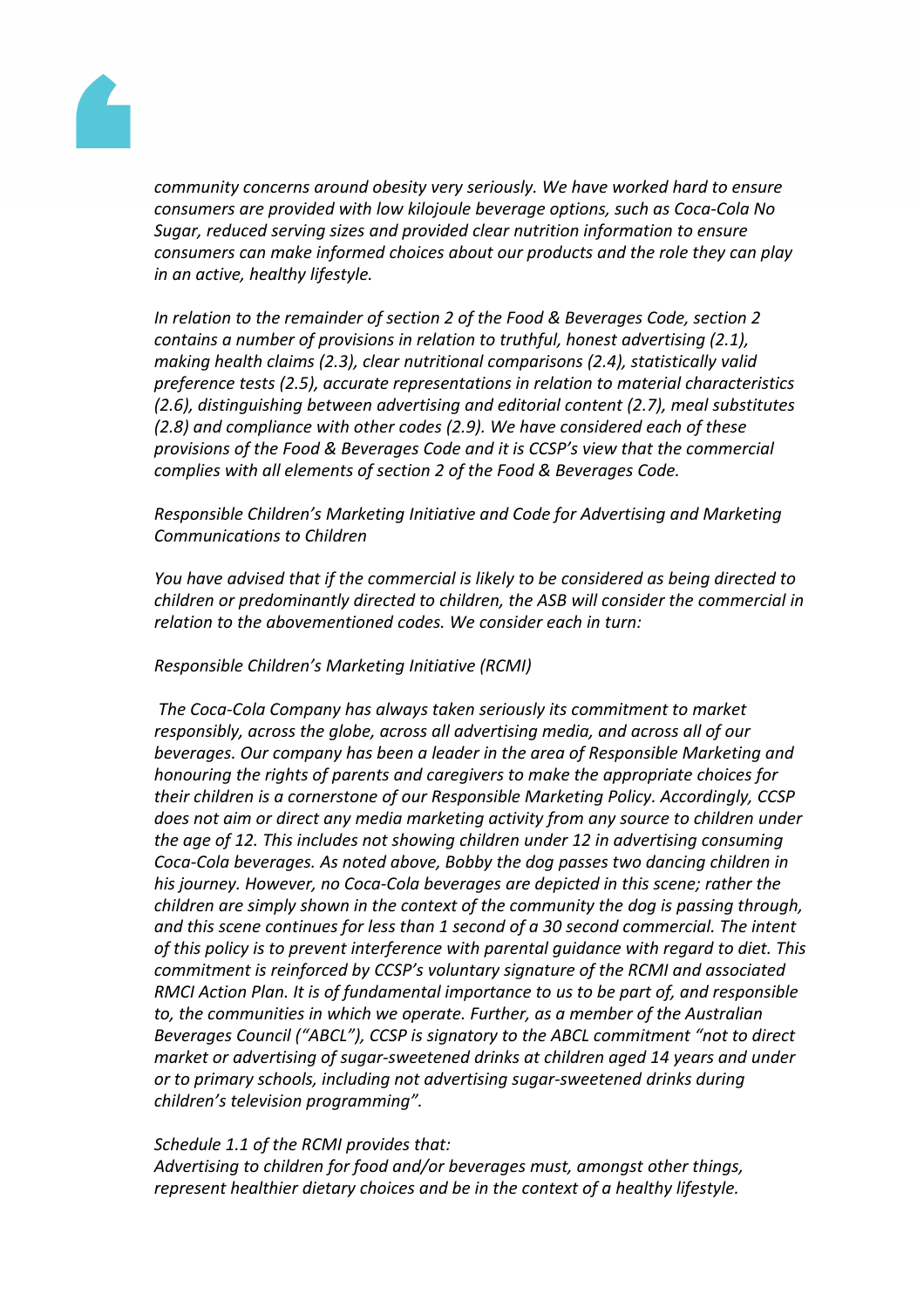

*Children are defined in the RCMI as "Persons under 12 years of age". The word "primarily" is not defined and therefore is interpreted using its dictionary definition of "in the first place". We note that this interpretation is supported in the AANA Code of Advertising and Marketing Communications to Children Practice Note.*

*CCSP submits that the commercial is not primarily directed to persons under 12 years of age. Rather, it is directly primarily to people aged between 18 – 54 years. This is reflected in the viewer demographics of the programs in which CCSP selected to place the commercial. Searching for your own name on a personalised product has a wide appeal. The Share a Coke campaign uses universal storytelling and everyday moments to connect with consumers around the world across a very broad age range. The purpose of the Share a Coke campaign and commercial is to encourage Australians to look for their names on a bottle of Coca-Cola, with many of the hundreds of available names depicted in the commercial as Bobby the dog searches for his own. The theme is therefore not intended and is unlikely to appeal primarily to persons under 12. We submit that the large number of people cast in the commercial, and who are predominantly adults have a wide appeal, and in particular to young adults. The commercial does not contain any dialogue. Rather it is accompanied by the song That's Not My Name written and performed by The Ting Tings and released in 2009. Analysis of The Ting Tings' social media pages indicates that the majority of their audience are adults. For example, 70% of their Twitter following are aged 18 or over, and only 2% of their Instagram following are under 18. The song lyrics act to narrate the journey of the dog Bobby's search for his own name on a Share a Coke bottle, and are similarly unlikely to appeal primarily to children.*

*We note the complainant asserts that the use of the colour red "will have enormous appeal to children". We acknowledge that pastel colours have previously been found to appeal to children, for example in ASB decision 0463/14 in respect of Peters Fandangles. However, the Share a Coke commercial uses red which is a bold, primary colour and which we do not consider appeals strongly to children, but rather to a wide audience.*

*CCSP submits that, having regard to the theme, visuals and language used, the commercial is not primarily or predominantly directed to children.*

*Code for Advertising and Marketing Communications to Children (Children's Code) The Children's Code defines "Advertising or Marketing Communications to Children" as "… Advertising … which, having regard to the theme, visuals and language used, are directed primarily to Children …". The Children's Code defines "Children" as "… persons 14 years old or younger …". The Children's Code Practice Note provides that the Children's Code does not apply to advertising which is directed at older children, or may be seen by children but is not directed primarily to them.*

*The Children's Code Practice Note establishes that whether advertising is directed primarily to children is an objective test based on a number of factors including visual techniques, the product being advertised and the age of the characters in the advertising. As outlined above, the commercial is aimed in the first instance at the very*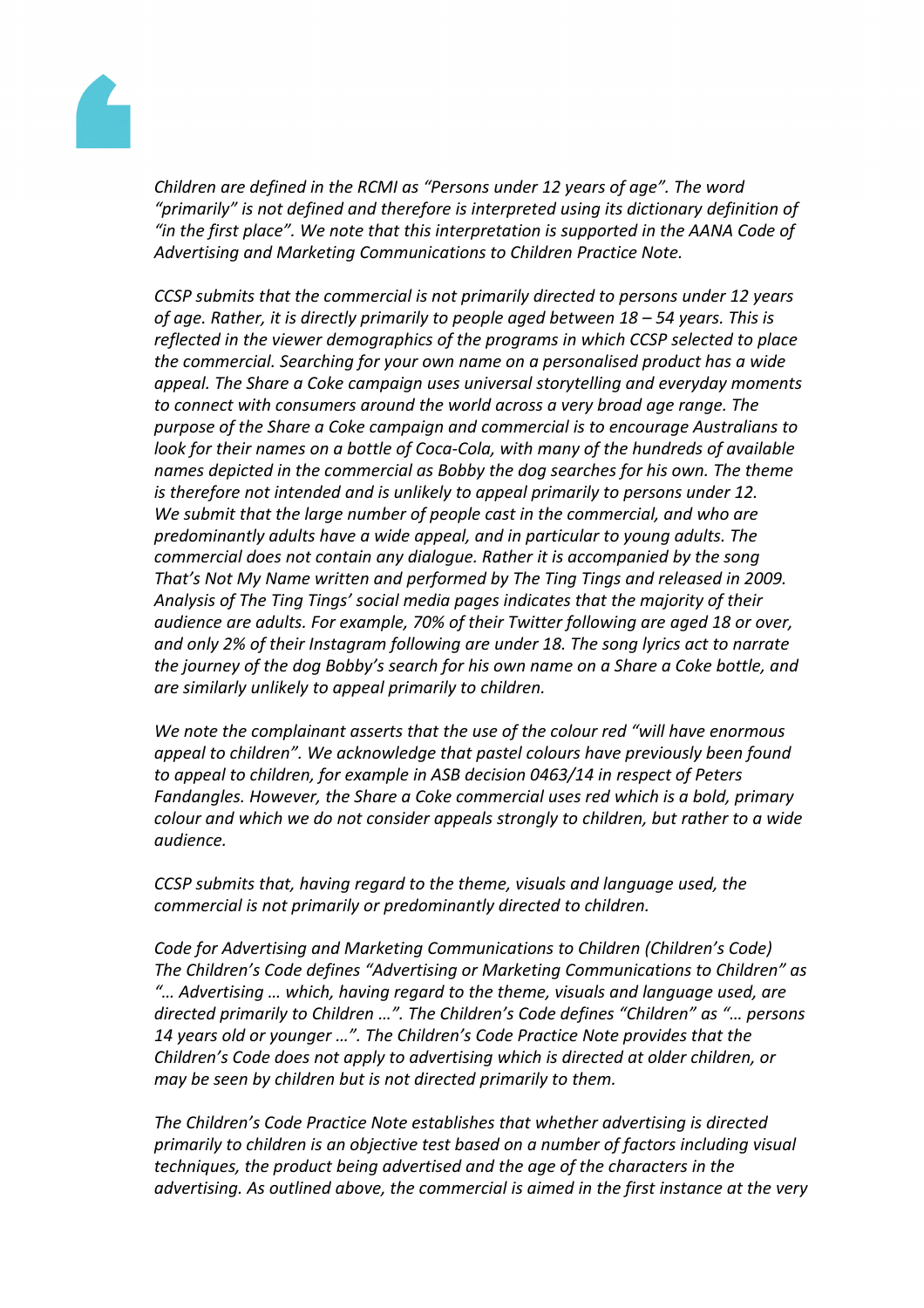

*broad age range of 18 - 54 year olds. Coca-Cola and Coca-Cola No Sugar is enjoyed by a wide age group, some of which may be children under the supervision of parents in a family environment, however the product is not targeted to children in accordance with the Company's Responsible Marketing Policy and the RCMI. The theme, visuals and sound track to the commercial is designed to speak to a global audience across a broad age group. We submit that Share a Coke is not directly primarily to children aged 14 years or younger and therefore falls outside of the scope of the Children's Code.*

## *Code of Ethics*

*In relation to section 2 of the Code of Ethics, section 2 contains a number of provisions in relation to not depicting people or material in a way which is discriminatory (2.1), sexually exploitative or degrading (2.2), violent (2.3), not treating sex, sexuality and nudity with sensitivity to the relevant audience (2.4), employs obscene language (2.5) or depicts material which is contrary to prevailing community standards on health and safety. We have considered each of the provisions of section 2 of the Code of Ethics against the content of the Share a Coke commercial and it is CCSP's view that the commercial does not contain any material which breaches section 2 of the Code of Ethics*

## *Conclusion*

*It is CCSP's view that the Share a Coke television commercial complies with all elements of the abovementioned codes. CCSP takes its obligations in relation to responsible advertising very seriously. We consider that when assessed against prevailing community standards and the relevant audience, the commercial does not breach the codes.*

#### **THE DETERMINATION**

The Ad Standards Community Panel (the Panel) considered whether this advertisement breaches the AANA Code for Advertising and Marketing Communications to Children (the Children's Code), the AANA Food and Beverages Advertising and Marketing Communications Code (the Food Code) and the AFGC Responsible Children's Marketing Initiative of the Australian Food and Grocery Council (the "AFGC RCMI").

The Panel reviewed the advertisement and noted the advertiser's response.

The Panel noted that Coca-Cola South Pacific is a signatory to the RCMI and determined that the provisions of the RCMI apply to this marketing communication.

The Panel considered the definition of advertising or marketing communications to children within the RCMI. The definition states that 'Advertising or Marketing Communications which, having regard to the theme, visuals and language used, are directed primarily to Children and are for food and/or beverage products.' Under this initiative children means "persons under the age of 12 years of age."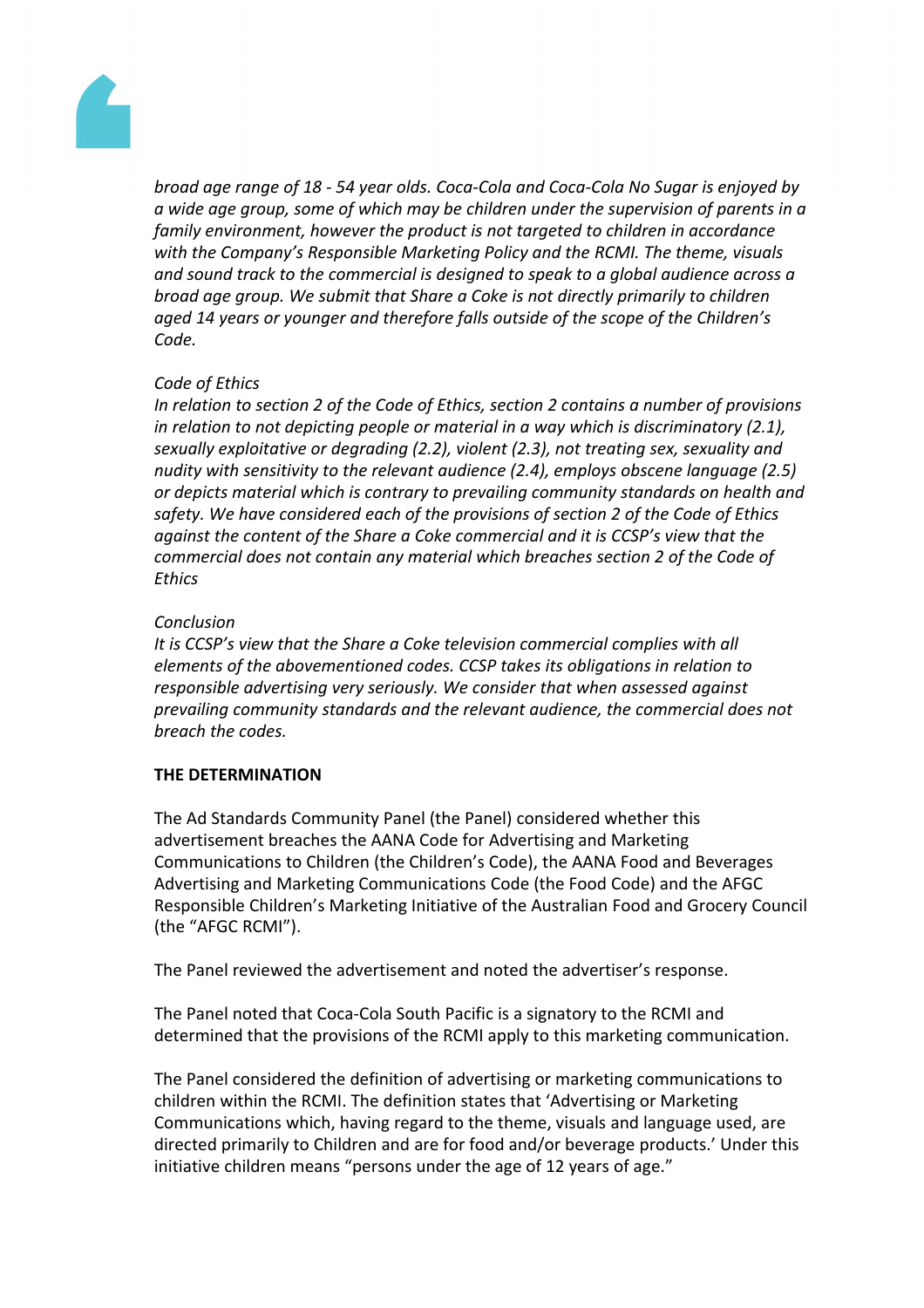

The Panel noted that the RCMI captures Advertising and Marketing Communications to Children where:

1. …the theme, visuals and language used, are directed primarily to Children and are for food and/or beverage products;

2. Advertising or Marketing Communications that are placed in Medium that is directed primarily to Children (in relation to television this includes all C and P rated programs and other rated programs that are directed primarily to Children through their themes, visuals and language); and/or

3. Where Children represent 35 per cent or more of the audience of the Medium.

The Panel considered the definition of Medium in advertising or marketing communications to children within the RCMI which includes "television, radio, print, cinema, internet sites."

The Panel noted that the advertisement appeared on television, and noted the advertisement had been given a 'W" rating by CAD. The Panel noted that advertisements with a W rating may be broadcast at any time except during P and C programs or adjacent to P or C periods. Exercise care when placing in programs principally directed to children.

The Panel was provided with a copy of the spot list for this advertisement. The Panel noted that the advertisement had not been played during programming with primarily appeal to children under 12 or which was likely to have a high child audience. The Panel considered that advertising was placed during programming that did not have audience of more than 35% children and was not placed in programs directed primarily to children.

On the basis of the viewing audience the Panel determined that the advertisement did not meet points 2 or 3 of the QSRI in that it was not broadcast in a Medium that is directed primarily to Children or where Children represent 35 per cent or more of the audience of the Medium.

The Panel noted that with regards to point 1 the Panel must consider whether the communication activity is directed primarily to Children – regardless of its placement.

The Panel noted that the dictionary definition of "primarily" is "in the first place" and that to be within the QSRI the Panel must find that the advertisement is clearly aimed in the first instance at Children under 12 and that it must have regard to the 'theme, visuals and language' used in determining this issue.

The Panel noted the complainant's concern that the advertisement:

- Features a simple red colour and a popular song that would appeal to children
- Depicts a lot of people dancing and having fun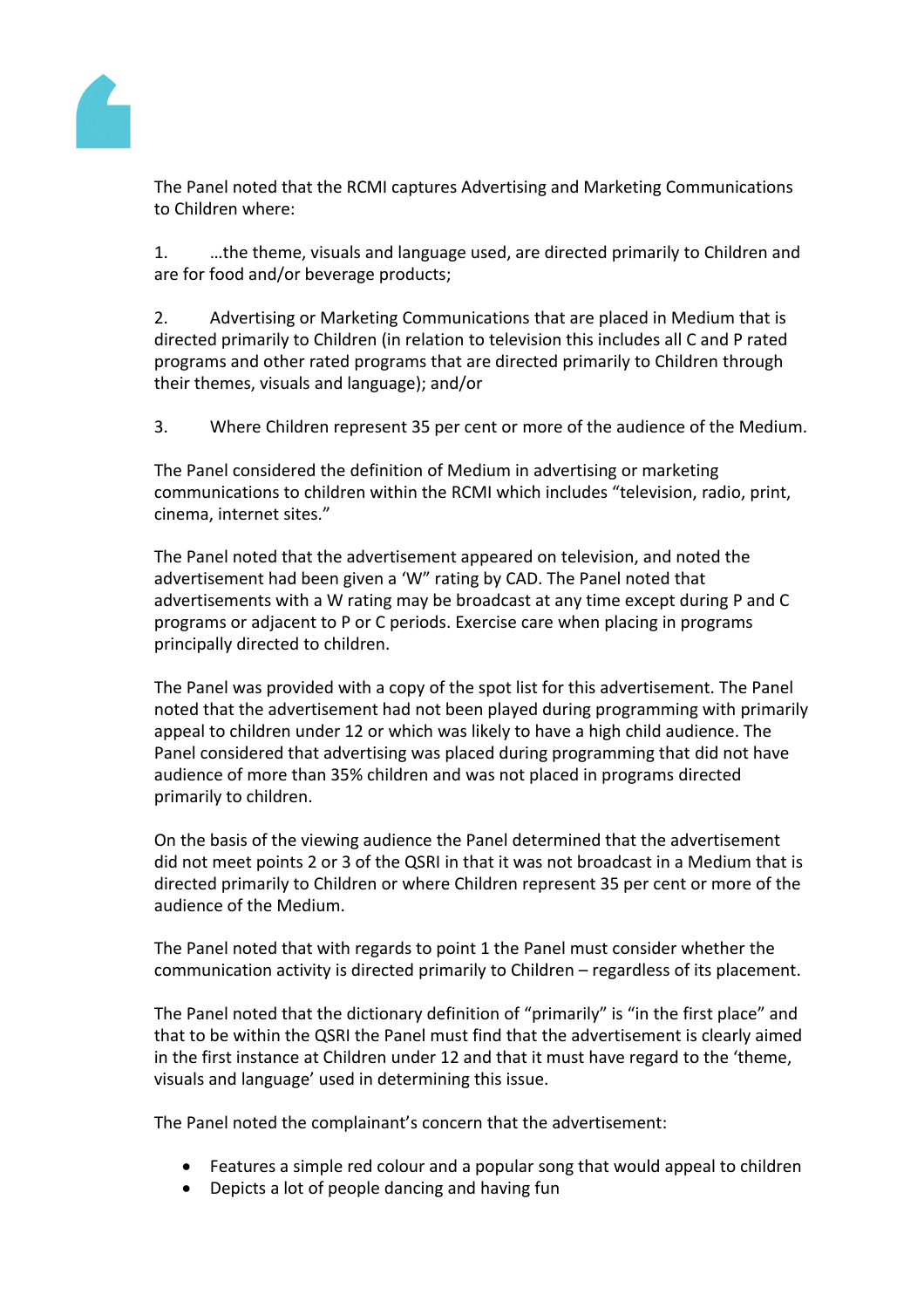

- Features the phrase "This summer there is a coke for everyone"
- Has a personalised aspect of campaign that would appeal to children

The Panel considered that red is a signature colour of Coca-Cola, but considered that a single colour of itself would not be considered by most members of the community to appeal primarily to children.

The Panel noted the song used in the advertisement is "That's not my name" by the Ting Tings and was released in 2009. The Panel considered that the song is more recognisable to people over the age of 15 and is not of itself directed primarily to children.

The Panel noted that the overall theme of the advertisement is summer and fun, and considered that while the advertisement, and the use of a dog, may be appealing to children, it would be equally appealing to adults.

The Panel considered the phrase "This summer there is a coke for everyone". The Panel considered that the phrase was inclusive of all people, and that the phrase would not be primarily appealing to children.

The Panel noted the personalised aspect of the campaign. The Panel considered that the concept of a personalised product would be attractive to children but would be equally attractive to adults.

In this instance the Panel considered that the theme, visuals and language of the advertisement were advertising a beverage, and the message was equally attractive to adults and children and was not directed primarily to Children under 12.

Based on the requirements outlined in the RCMI the Panel considered that as the advertisement was not directed primarily to Children, did not appear in a medium directed primarily to Children and did not appear in a medium which attracts an audience share of more than 35% of Children, the RCMI does not apply in this instance.

The Panel then considered whether the advertisement complied with the requirements of the AANA Code for Advertising and Marketing Communications to Children (The Children's Code).

To fall within this Code, or Part 3 of the AANA Food and Beverages Advertising and Marketing Communications Code (The Food Code), "Advertising or Marketing Communications to Children means Advertising or Marketing Communications which, having regard to the theme, visuals and language used, are directed primarily to Children and are for Product".

For the reasons outlined above, the Panel considered that the advertisement is not directed primarily to Children.